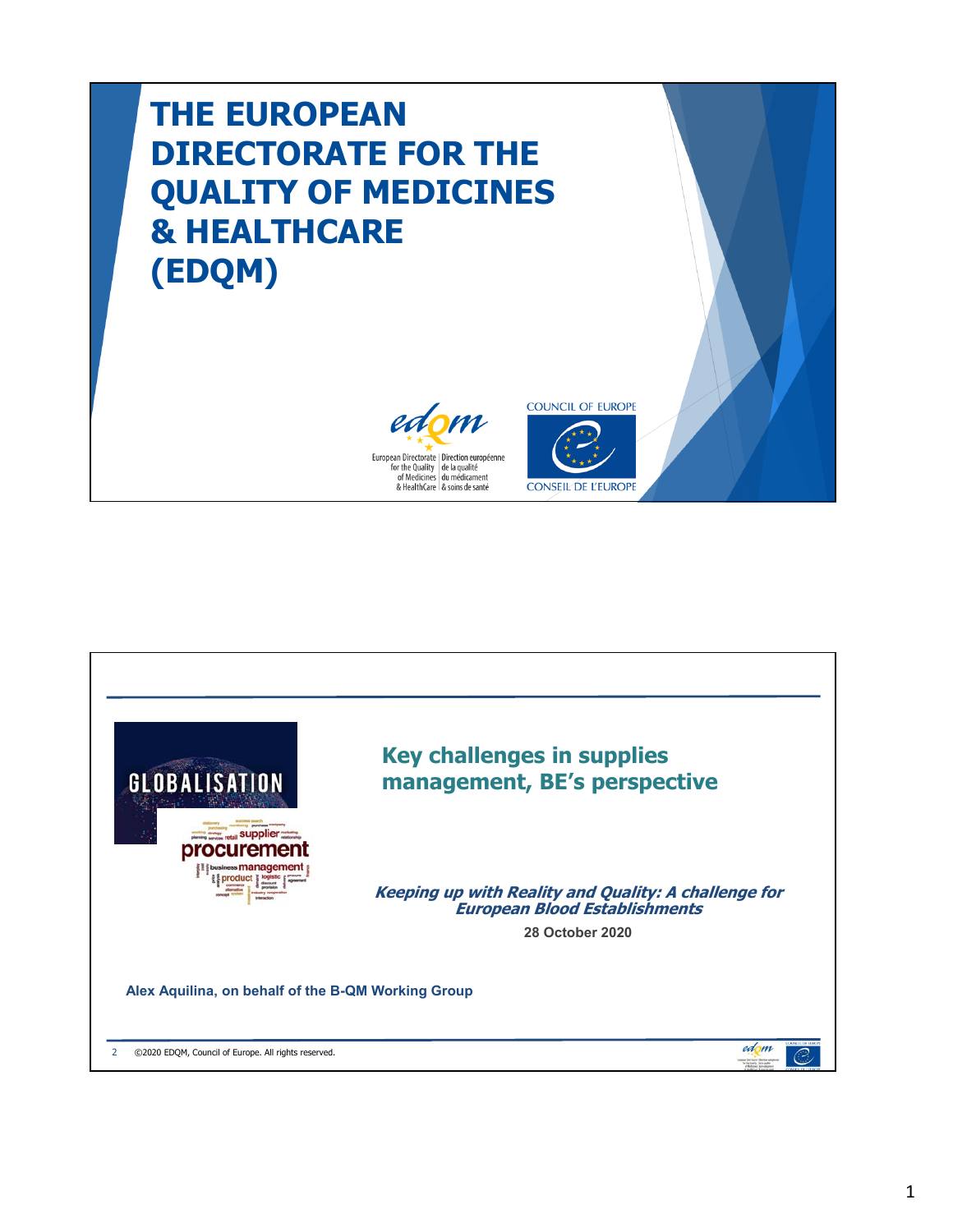

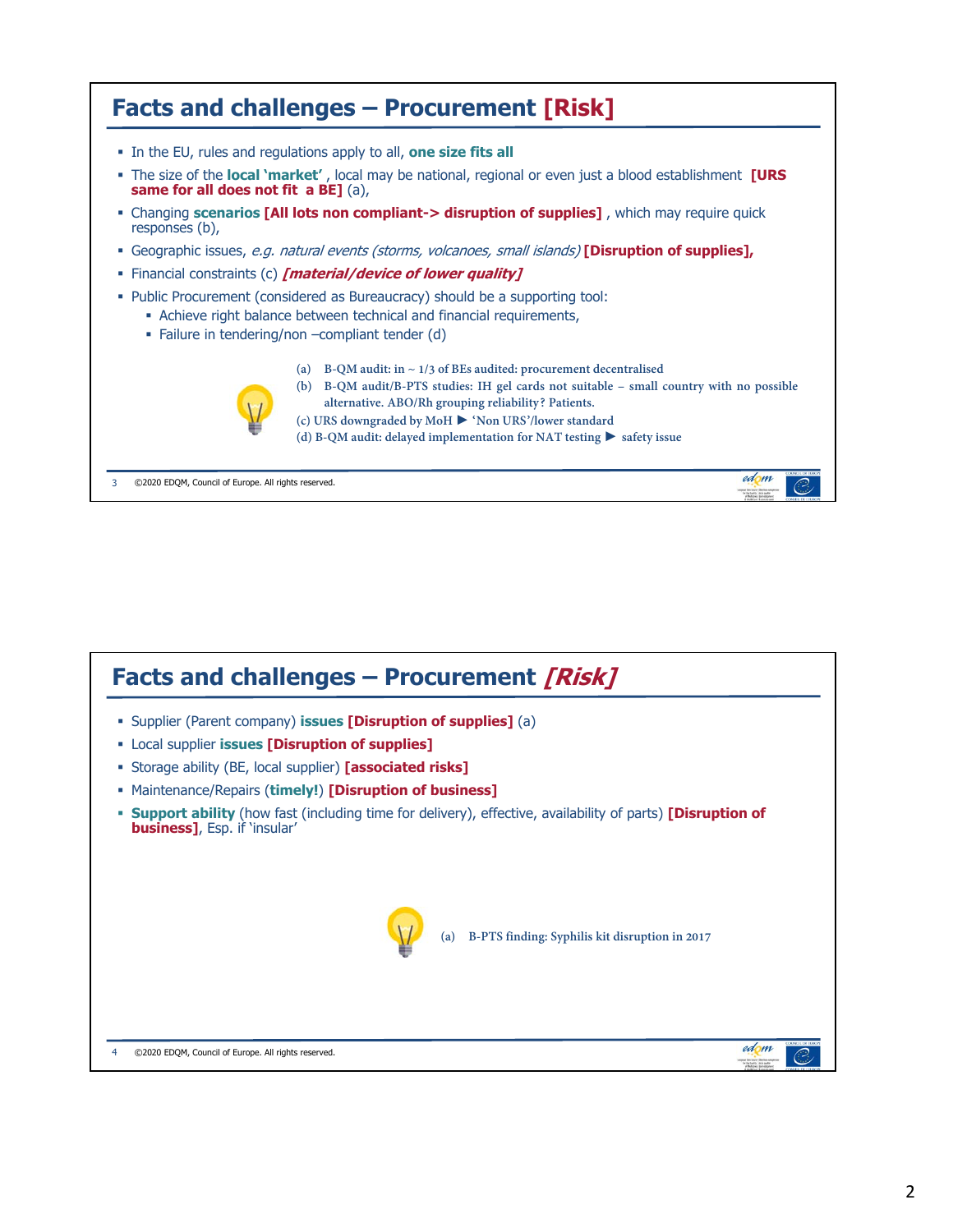

| <b>IMPACT ON BES</b>                                                                                                                                            |      |
|-----------------------------------------------------------------------------------------------------------------------------------------------------------------|------|
| . Extra-efforts to have back up or extra capacity,<br><b>Expensive,</b><br>· Sustainability,<br>• Business continuity at risk,<br>• Donors and patients at risk |      |
| @2020 EDQM, Council of Europe. All rights reserved.<br>6                                                                                                        | edom |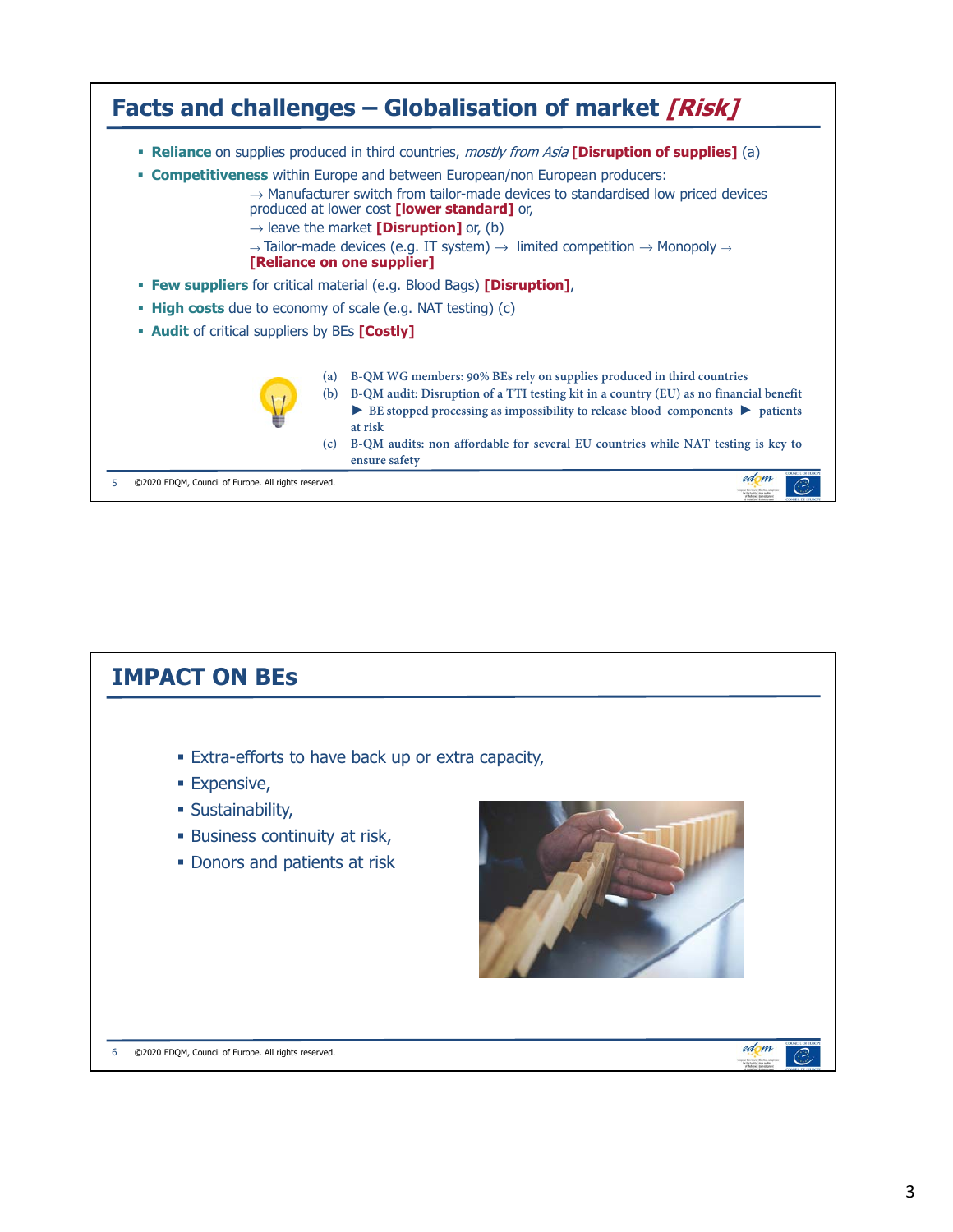